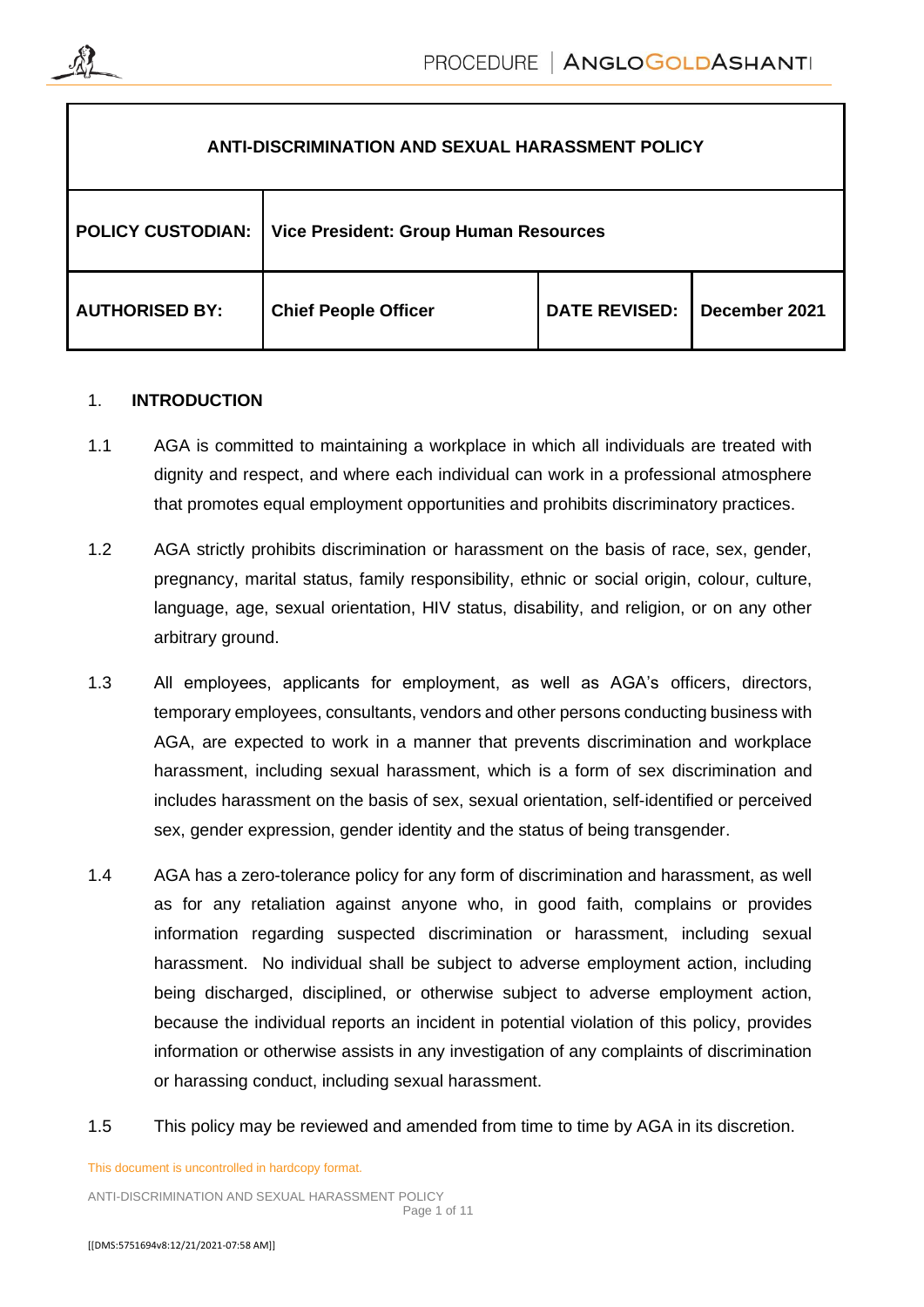1.6 All employees, officers and directors are required to familiarise themselves with and adhere to the provisions of this policy, as amended from time to time. If employees have any queries arising from this policy they should contact the Human Resources Department.

### 2. **PURPOSE**

The purpose of this policy is to provide for a workplace that is free from harassment of any kind and one where the integrity, dignity, and right to equality of all employees and all other persons who have dealings with AGA are respected.

# 3. **SCOPE AND APPLICATION**

- 3.1 Although this policy is intended to guide AGA and its employees in the working environment, the perpetrators and victims of harassment, including (without limitation) sexual harassment, may also include job applicants, clients, suppliers, contractors and others having dealings with the business.
- 3.2 Any employee, officer or director who engages in discrimination, harassment, sexual harassment or retaliatory conduct will be subject to disciplinary action, including termination or removal from his or her position. AGA will take all other steps reasonably necessary or appropriate to deal with perpetrators of harassment, including sexual harassment, who are not employees.
- 3.3 A victim of harassment may raise a complaint under this policy, whether or not the victim is an employee of AGA, where the harassment has taken place in the workplace or in the context of either the victim's or the perpetrator's employment with AGA.
- 3.4 AGA will determine what steps are appropriate to take, with reference to this policy and any applicable legislation.
- 3.5 For purposes of this policy, "workplace" is not limited to the physical workplace and includes any working environment in which persons (whether or not employees of AGA) are associated with or linked to the business conducted by AGA. The workplace also includes spaces or digital platforms where the business of AGA is conducted, including through technology, digital platforms, and remote working.
- 3.6 Any complaint involving harassment, including sexual harassment, should be raised using the procedure in this policy.

This document is uncontrolled in hardcopy format.

ANTI-DISCRIMINATION AND SEXUAL HARASSMENT POLICY Page 2 of 11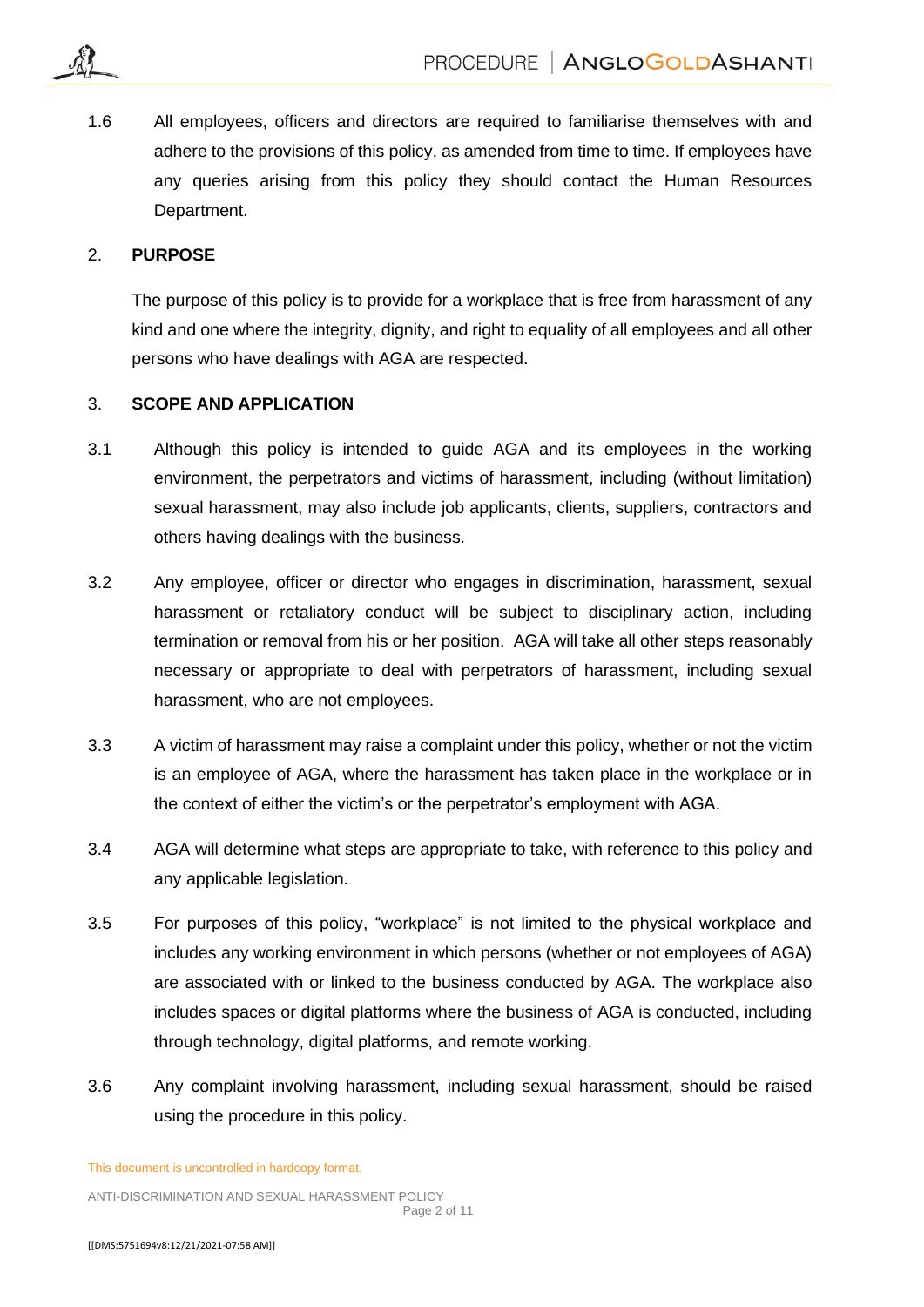

3.7 Any workplace grievance that does not involve harassment should be raised using the AGA Grievance Policy.

### 4. **GUIDING PRINCIPLES**

- 4.1 AGA is committed to creating a work environment in which the dignity of employees is respected, and that is free from harassment based on any one or a combination of the grounds listed above. AGA does not condone or permit harassment.
- 4.2 All employees have a duty not to behave in a manner that is or is perceived to be offensive to others, and in particular are required to refrain from committing acts of harassment. Employees should ensure that their standards of conduct do not cause offence and they should discourage all forms of unacceptable behaviour, including harassment, on the part of others.
- 4.3 In accordance with the provision of this policy, management is required to take allegations of harassment seriously, to address them expeditiously and with sensitivity, and to maintain confidentiality to the extent practicable and appropriate under the circumstances. Victims of harassment should not feel that their complaints are ignored or trivialised, or fear any reprisals.
- 4.4 Management must take all reasonable steps to ensure that that the workplace is free of all forms of harassment contemplated by this policy.
- 4.5 Any employee is guilty of serious misconduct who:
- 4.5.1 commits an act of unfair discrimination or harassment; or
- 4.5.2 victimises or retaliates against an employee who lodges a complaint of discrimination or harassment in good faith.

# 5. **SEXUAL HARASSMENT**

5.1 AGA has a zero-tolerance policy for any form of sexual harassment. Sexual harassment is offensive, a violation of our policies, is unlawful, and may subject AGA to liability for harm to victims of sexual harassment. Harassers may also be individually subject to liability. All employees are required to work in a manner that prevents sexual harassment in the workplace, and employees of every level who engage in sexual harassment, including managers and supervisors who engage in sexual harassment or who knowingly allow such behaviour to continue, will be penalised for such misconduct.

This document is uncontrolled in hardcopy format.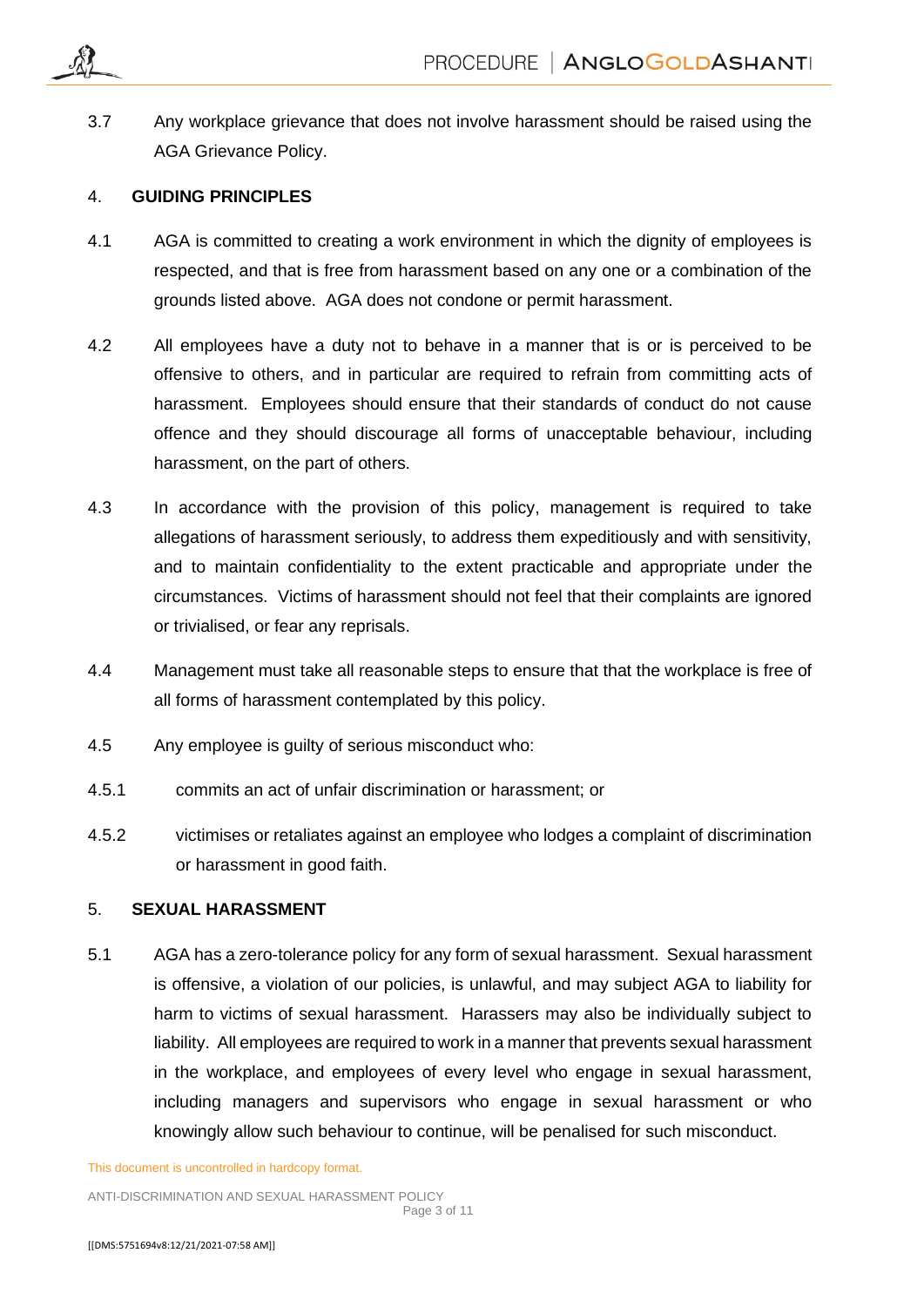- 5.2 As set forth above, sexual harassment is a form of sex discrimination and includes harassment on the basis of sex, sexual orientation, self-identified or perceived sex, gender expression, gender identity and the status of being transgender. Sexual harassment is often described as unwelcome conduct of a sexual nature that violates the rights of an employee and constitutes a barrier to equity in the workplace.
- 5.3 Sexual harassment may arise from a single serious incident or from repeated incidents.
- 5.3.1 There are different types of sexual harassment. One form of sexual harassment is known as **quid pro quo** harassment, when a person in a position of authority tries to trade job benefits – hiring, promotion, continued employment or any other terms, conditions, privileges of employment – for sexual favours.
- 5.3.2 Another form of sexual harassment creates a **hostile work environment**, which may include a range of overt to subtle behaviour and may involve individuals of the same or different gender.
- 5.3.3 **Victimisation** occurs where an employee is victimised or intimidated for failing to submit to sexual advances.
- 5.3.4 **Sexual favouritism** occurs where a person in authority in the workplace rewards those who respond to that person's sexual advances.
- 5.4 When considering whether something constitutes sexual harassment, the following factors should be considered:
- 5.4.1 Was the harassment on a prohibited ground?
- 5.4.1.1 Sexual harassment involves discrimination on the grounds set forth in paragraph 5.2.
- 5.4.2 Was the conduct unwelcome?
- 5.4.2.1 There are different ways in which an employee may indicate that conduct of a sexual nature is unwelcome, including non-verbal conduct such as walking away or not responding to the perpetrator.
- 5.4.2.2 Previous consensual participation in sexual conduct does not mean that the conduct continues to be welcome.

This document is uncontrolled in hardcopy format.

ANTI-DISCRIMINATION AND SEXUAL HARASSMENT POLICY Page 4 of 11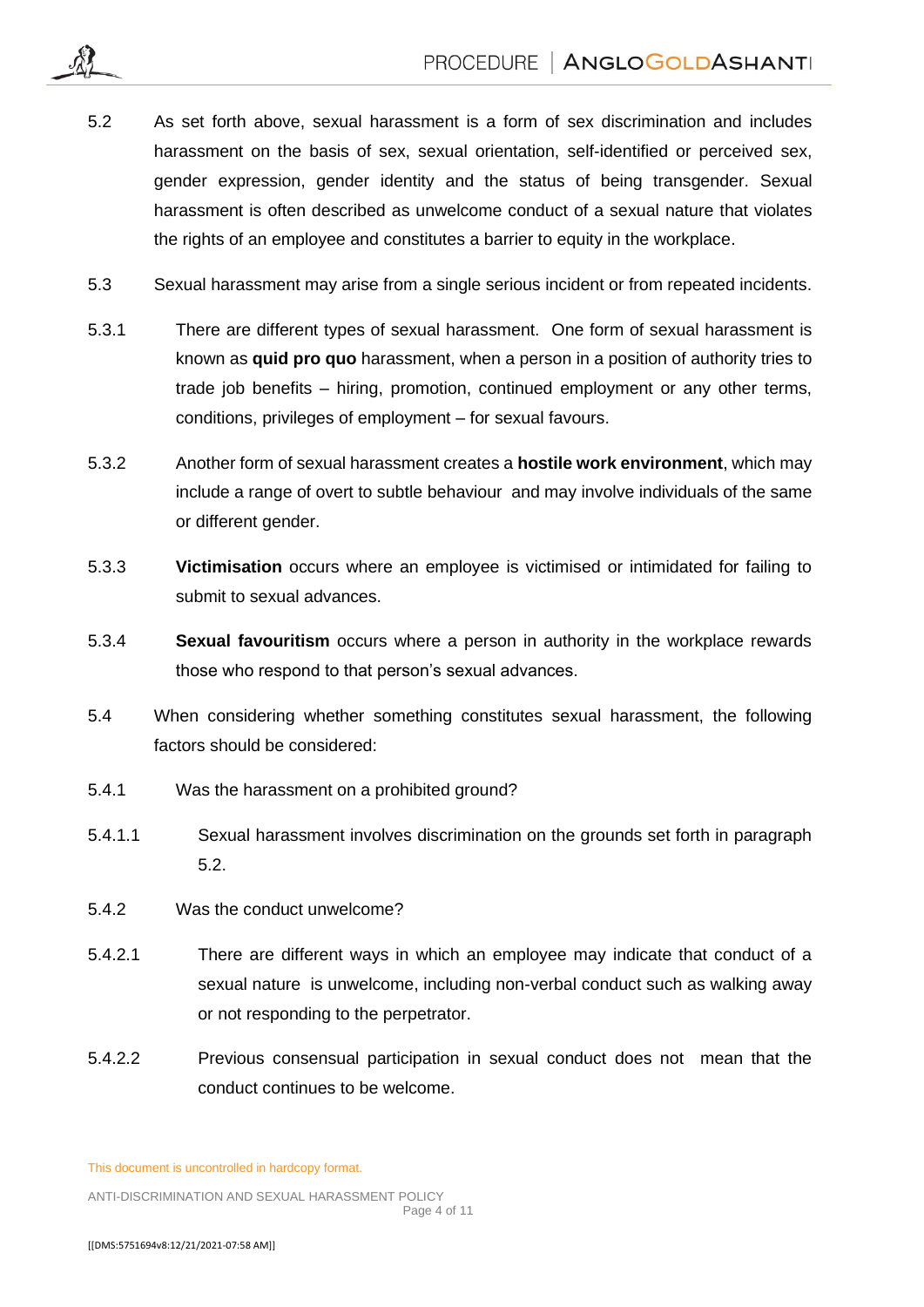- 5.4.2.3 Where a complainant has difficulty indicating to the perpetrator that the conduct is unwelcome, the complainant may seek the assistance and intervention of another person such as a co-worker, superior, counsellor, human resource official, family member or friend.
- 5.4.3 What was the nature and extent of the conduct?
- 5.4.3.1 The following describes some of the types of acts that may constitute unlawful sexual harassment and that are strictly prohibited under this policy.
- (i) **Physical conduct** of a sexual nature includes all unwelcome physical contact. The most serious offenses include rape, sexual battery, molestation or attempts to commit these assaults, but other examples include touching, pinching, patting, grabbing, brushing against another employee's body or poking another employee's body.
- (ii) **Verbal conduct** of a sexual nature includes unwelcome innuendo, suggestions, hints, sexual advances or propositions such as requests for sexual favours, subtle or obvious pressure for unwelcome sexual activities, comments with sexual overtones, sex-related jokes or insults, graphic comments about a person's body made in their presence or to them, inappropriate enquiries about a person's sex life, whistling of a sexual nature and the sending of sexually explicit text by electronic means or otherwise.
- (iii) **Non-verbal conduct** of a sexual nature includes unwelcome sexually oriented gestures, noises, indecent exposure and the display or sending of sexually explicit pictures or objects by electronic means or otherwise. This includes such sexual displays on workplace computers or cell phones and sharing such displays while in the workplace.
- (iv) In addition to causing emotional distress, psychological harm and poor work performance, sexual harassment can negatively impact a victim's earnings, development or career progression.

## 6. **OTHER FORMS OF HARASSMENT**

6.1 For purposes of this policy "other forms of harassment" means any physical, verbal, or non-verbal conduct which is unwelcome and offensive to the recipient that may be on the other grounds listed in paragraph [1.2](#page-0-0) above. Conduct that is not based on the

This document is uncontrolled in hardcopy format.

ANTI-DISCRIMINATION AND SEXUAL HARASSMENT POLICY Page 5 of 11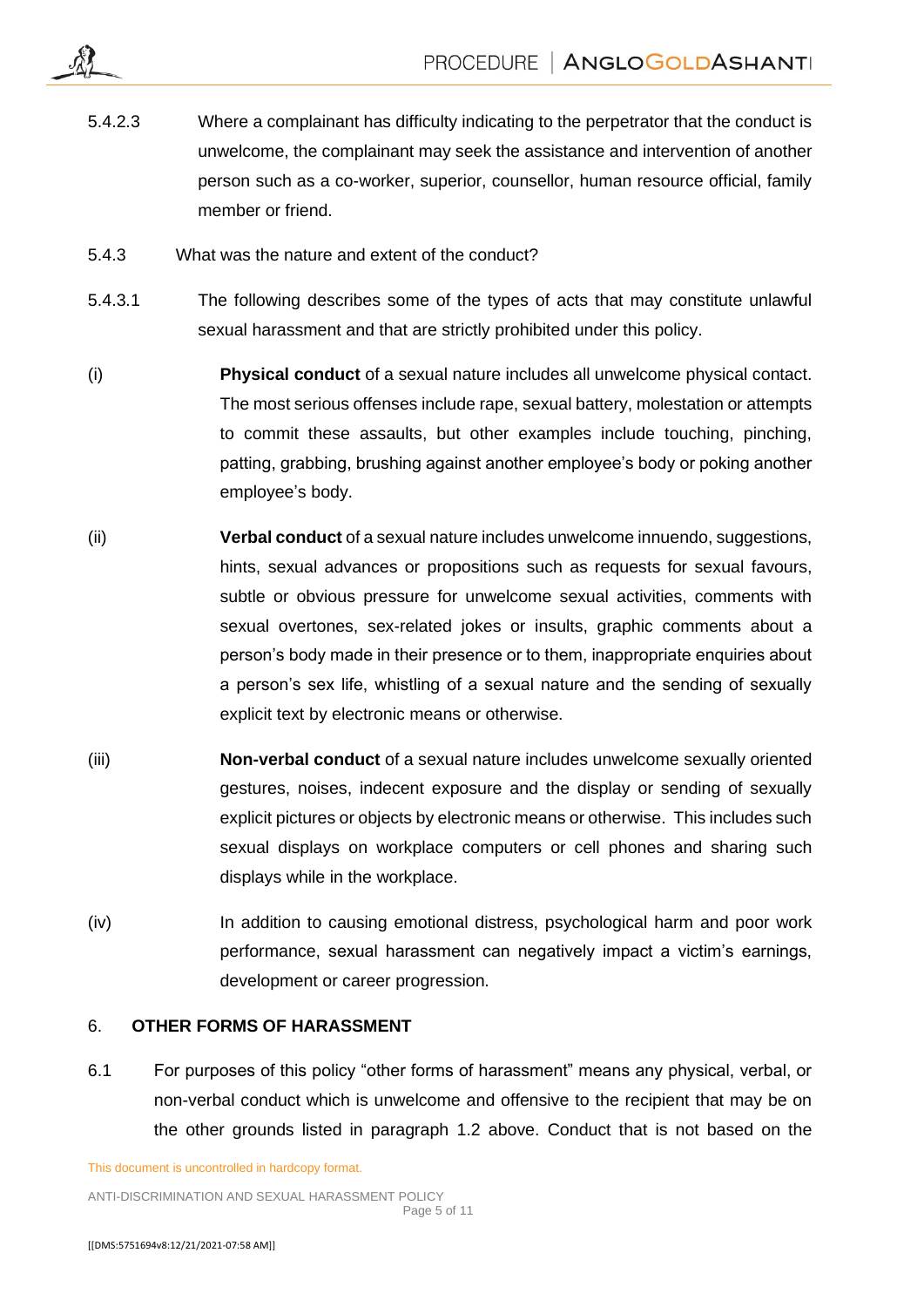grounds listed in paragraph 1.2 or that does not constitute discrimination may nevertheless constitute harassment.

- 6.2 Examples of other forms of harassment include, but are not limited to:
- 6.2.1 derogatory remarks about the recipient's culture, language, race, religion, etc.;
- 6.2.2 inappropriate and unwelcome gestures;
- 6.2.3 racist, or culturally or religiously intolerant e-mails, pictures, jokes, comments, remarks, etc.
- 6.2.4 any other conduct which causes the recipient to feel threatened, humiliated, intimidated, patronised, denigrated, bullied or distressed, or which impairs or adversely affects the dignity, equality, job security or employment opportunity of the recipient.
- 6.3 As in the case of sexual harassment, harassment on other grounds may arise from a single serious incident or from repeated incidents.

## 7. **PROCEDURE**

7.1 This procedure should be followed to report all forms of harassment, including sexual harassment.

## 7.2 **Reporting harassment**

- 7.2.1 Individuals who believe they may have been the victim of harassment or discrimination, including sexual harassment, or who have witnessed such conduct including conduct on the part of third parties conducting business with AGA—are strongly urged to report this using the complaint procedure outlined in the paragraphs below.
- 7.2.2 A victim of harassment can make a report to his or her line manager, any member of the Human Resources Department, Compliance and through the whistleblower mechanism or to any other person with whom he/she is comfortable.
- 7.2.3 Any line manager or Human Resources Manager who receives a complaint must notify the VP: Human Resources and VP: Compliance of the complaint as soon as reasonably practicable.

This document is uncontrolled in hardcopy format.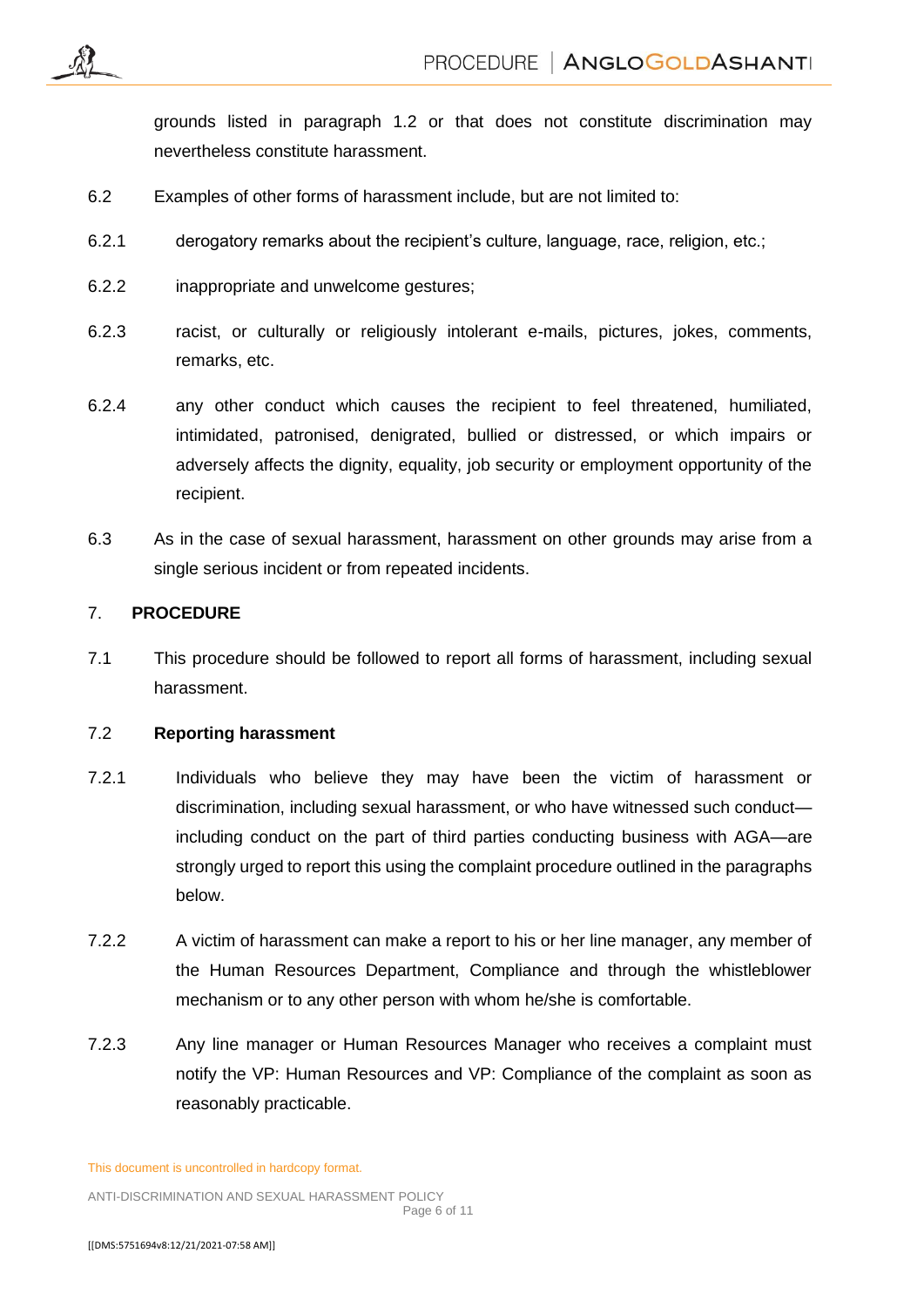- 7.2.4 If either the VP: Human Resources or VP: Compliance is the subject of a complaint, including a complaint of sexual harassment, made under this policy, then the complaint shall be presented to the Chair of the Board of Directors, who will determine the best person or persons to handle the investigation.
- 7.2.5 Complaints under this policy, including complaints of sexual harassment, made against any employee who is a VP or more senior-level employee, shall also be promptly reported to the Chair of the Board of Directors.
- 7.2.6 A complaint made under this policy against any member of the Board of Directors shall be reported to the Lead Independent Non-Executive Director, except where the Lead Independent Non-Executive Director is the subject of the complaint, in which case the complaint shall be presented to the Chair of the Board of Directors.
- 7.2.7 Notwithstanding the reporting procedures set forth above, any individual who believes that he or she has been a victim of harassment under this policy is also welcome to make a report directly to the Chair of the Board of Directors or to the Lead Independent Non-Executive Director.

#### 7.3 **Options in relation to dealing with the complaint**

- 7.3.1 Following its receipt of a harassment complaint, the Human Resources Department shall advise the complainant of the informal and formal procedures available to deal with the complaint and explain each procedure to the complainant.
- 7.3.2 The complainant may choose which procedure should be followed. However, the VP: Human Resources and VP: Compliance reserve the right in their discretion to institute a formal procedure to address the complaint, even in circumstances where the complainant does not wish to do so, after considering relevant factors, including:
- 7.3.2.1 the severity of the harassment complained of;
- 7.3.2.2 whether or not the alleged perpetrator has a history of harassment; and
- 7.3.2.3 the risk to other persons in the workplace if a formal procedure is not followed.
- 7.3.3 Irrespective of the procedure adopted, AGA will take steps to ensure that complaints about harassment are investigated and handled in a manner that, to the extent practicable and appropriate under the circumstances, maintains confidentiality concerning the identities of the persons involved. Only appropriate members of

This document is uncontrolled in hardcopy format.

ANTI-DISCRIMINATION AND SEXUAL HARASSMENT POLICY Page 7 of 11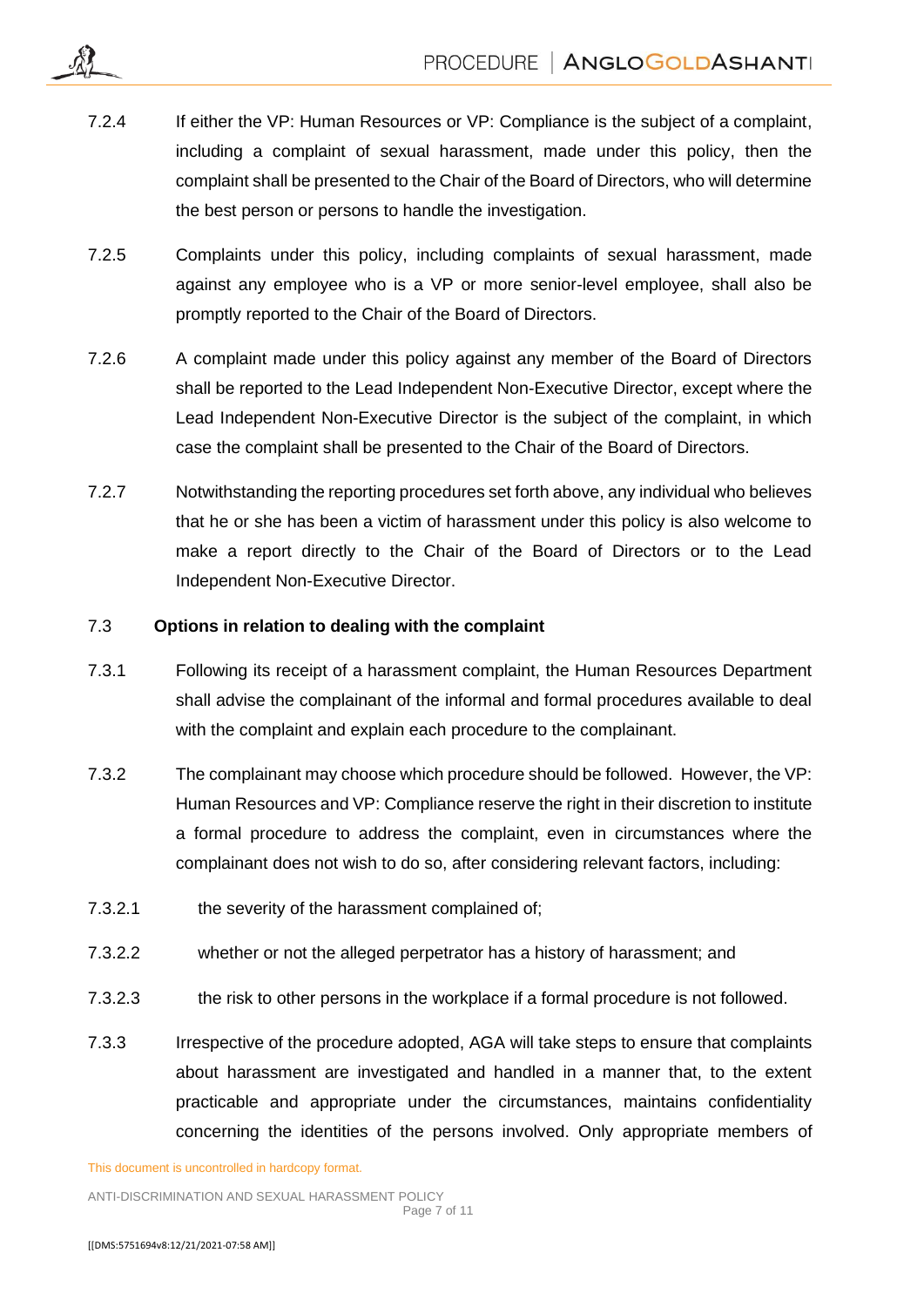management as well as the aggrieved person, the alleged perpetrator, representatives, witnesses and interpreter (if required) should be made aware of the relevant details, and be present during any investigation and, if applicable, any related enquiry.

7.3.4 AGA will accordingly as a general principle not disclose the name of a complainant or the circumstances related to the complaint to any person except where disclosure is reasonably necessary or appropriate for the purpose of investigating the complaint or taking disciplinary measures in relation to the complaint.

#### 7.3.5 Informal procedure

- 7.3.5.1 The informal procedure may involve one or more of the following:
- (i) a discussion taking place between the complainant or another appropriate person/s and the perpetrator in which it is explained to the latter that the behaviour in question is unwelcome, that it offends the complainant, that it makes the complainant uncomfortable, or that it interferes with the complainant's work; or
- (ii) an appropriate person approaching the perpetrator, without revealing the identity of the complainant, and explaining to the perpetrator that certain forms of conduct constitute harassment (sexual or otherwise), are offensive and unwelcome, make employees feel uncomfortable, or interfere with their work.
- 7.3.5.2 During any discussion of the kind outlined above a representative of the Human Resources Department should be present to keep a detailed record and minutes of the meeting and/or discussion, and ideally the alleged perpetrator's manager or supervisor should attend the meeting and/or discussion as well.
- 7.3.5.3 The Human Resources Department will consider any further steps that can be taken to assist in dealing with the complaint on an informal basis.

### 7.3.6 Formal procedure

- 7.3.6.1 In instances where:
- (i) the informal procedure does not properly address or resolve the complaint;
- (ii) the harassment continues:

This document is uncontrolled in hardcopy format.

ANTI-DISCRIMINATION AND SEXUAL HARASSMENT POLICY Page 8 of 11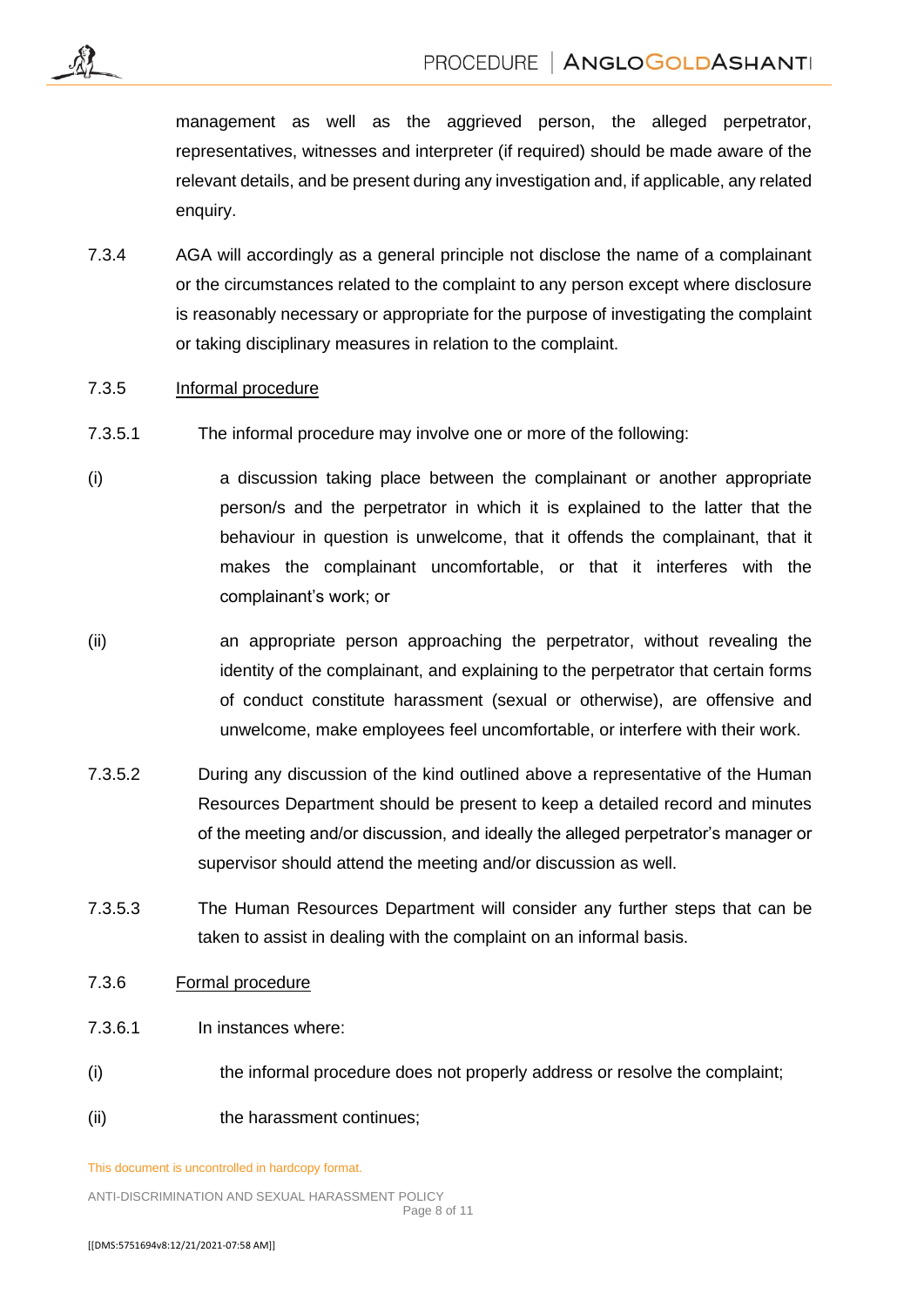|         | PROCEDURE   ANGLOGOLDASHANTI                                                                                                                                                                                                                                                                                           |
|---------|------------------------------------------------------------------------------------------------------------------------------------------------------------------------------------------------------------------------------------------------------------------------------------------------------------------------|
| (iii)   | the harassment complained of is serious; and/or                                                                                                                                                                                                                                                                        |
| (iv)    | the complainant chooses to initiate a formal procedure,                                                                                                                                                                                                                                                                |
|         | then a formal procedure should be followed.                                                                                                                                                                                                                                                                            |
| 7.3.6.2 | To initiate a formal procedure, the complainant shall lodge a written complaint. If<br>an informal verbal complaint was initially lodged and in the event that a formal<br>procedure is appropriate, the VP: Human Resources and VP: Compliance may<br>request the complainant to lodge a formal complaint in writing. |
| 7.3.6.3 | The complainant will lodge the complaint with the Human Resources Department,<br>who must then inform the VP: Human Resources and VP: Compliance of the<br>complaint as soon as reasonably practicable. The complainant should indicate the<br>desired outcome for the formal procedure in the complaint.              |
| 7.3.6.4 | Whether or not this is the complainant's desired outcome, if there is prima facie<br>evidence of harassment of a serious kind, then appropriate disciplinary<br>proceedings may be instituted immediately, which may result in the perpetrator's<br>suspension without pay or dismissal pending the investigation.     |
| 7.3.6.5 | The VP: Human Resources and VP: Compliance will, as soon as reasonably<br>possible, conduct an investigation into the allegations of harassment in order to<br>ensure that the complaint is dealt with seriously and expeditiously. Detailed                                                                           |

- records should be kept during the course of the investigation. In appropriate circumstances, the VP: Human Resources and VP: Compliance may appoint an external service provider (for example, outside legal counsel) to conduct the investigation and to make a recommendation. The VP: Human Resources and VP: Compliance, with the assistance of external service providers where appropriate, will decide on the type of investigation required in the circumstances, will assess relevant facts, and will communicate the outcome of the investigation to the complainant and to any other affected employees.
- 7.3.6.6 Where appropriate, the alleged perpetrator may be transferred to another work area or may be suspended on full pay pending the outcome of the investigation and any disciplinary proceedings that may follow.
- 7.3.6.7 If an investigation does not establish evidence of harassment, a disciplinary enquiry will not be convened and the parties will be advised accordingly.

This document is uncontrolled in hardcopy format.

ANTI-DISCRIMINATION AND SEXUAL HARASSMENT POLICY Page 9 of 11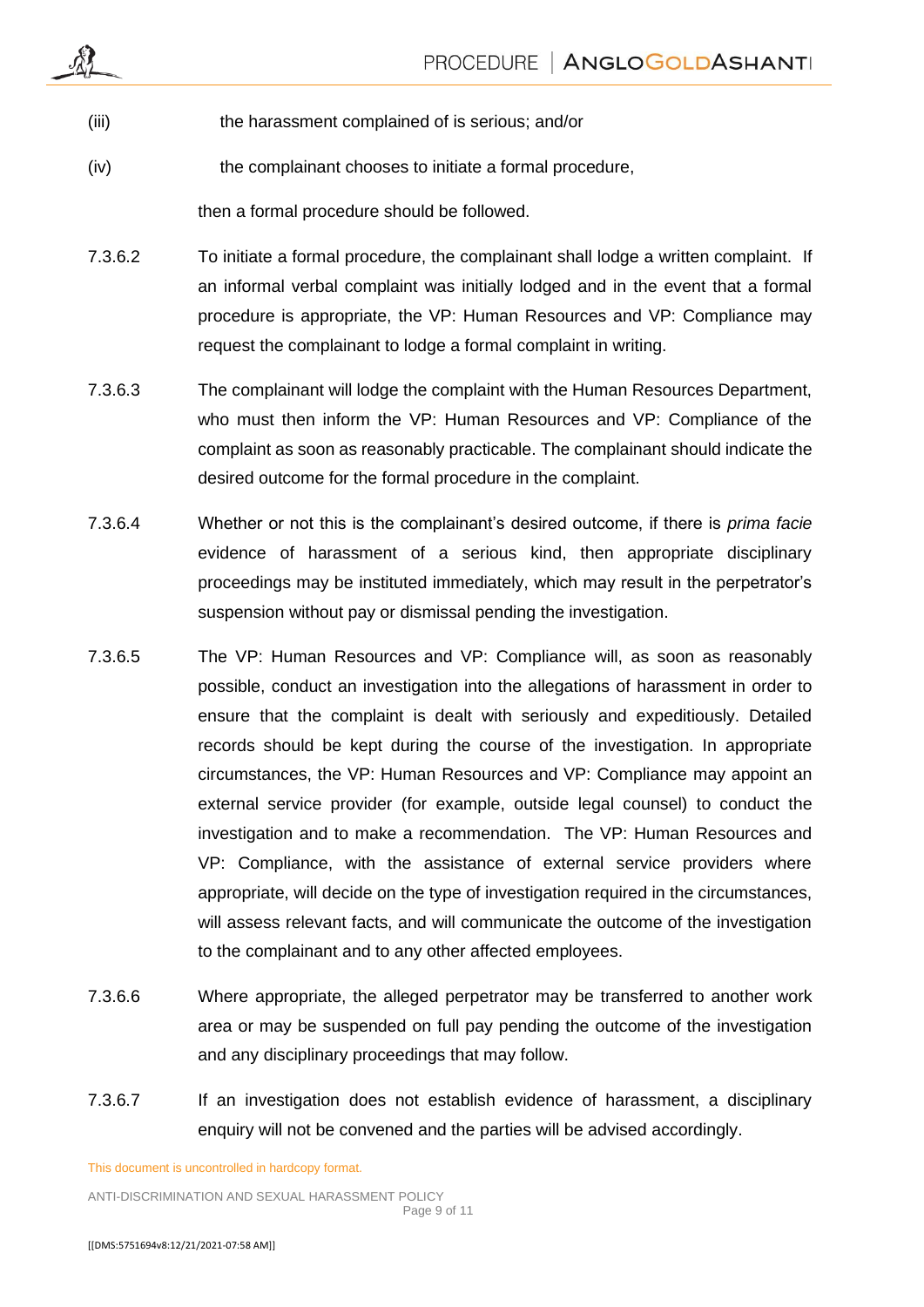

#### 8. **ADVICE AND ASSISTANCE**

All employees can make complaints or seek assistance under the policy from the VP: Human Resources and VP: Compliance, or contact the whistleblowing line if they feel uncomfortable raising these issues with their direct managers.

#### 9. **ADDITIONAL SICK LEAVE**

Where an employee's existing sick leave entitlement has been exhausted, AGA will give due consideration to granting additional sick leave in cases of serious harassment where the employee, on medical advice, requires trauma counselling or other assistance of a similar kind.

#### 10. **ANTI-RETALIATION STATEMENT**

- 10.1 AGA will not tolerate intimidation, victimisation, or discrimination against a complainant or against someone who assists in an investigation into allegations of harassment and any disciplinary process that may follow. Retaliation is also prohibited for any other types of protected activity, such as encouraging a fellow employee to report sexual or other harassment.
- 10.2 No employee should suffer harassment, retaliation, or adverse employment consequences as a result of raising a concern in good faith in terms of this policy or assisting any person to do so.
- 10.3 Retaliation can be any action that could discourage an individual from coming forward to make or support a policy violation claim. Retaliatory action need not be job-related or occur in the workplace (e.g., threats of physical violence outside of work hours).
- 10.4 Acts of retaliation should be reported immediately and will be investigated promptly. Retaliation by any employee of AGA, directly or indirectly, against a complainant or person assisting in an investigation or related process to deal with a harassment complaint constitutes serious misconduct, which will be dealt with in accordance with AGA's Policy and Procedure for Dealing with Poor Conduct. Retaliation will be treated with the same strict discipline as will the harassment or discrimination itself, regardless of the outcome of the original investigation.
- 10.5 In order to evaluate the effectiveness of the process followed to deal with a complaint, and to ensure that the complaint was appropriately resolved, the Human Resources

This document is uncontrolled in hardcopy format.

ANTI-DISCRIMINATION AND SEXUAL HARASSMENT POLICY Page 10 of 11